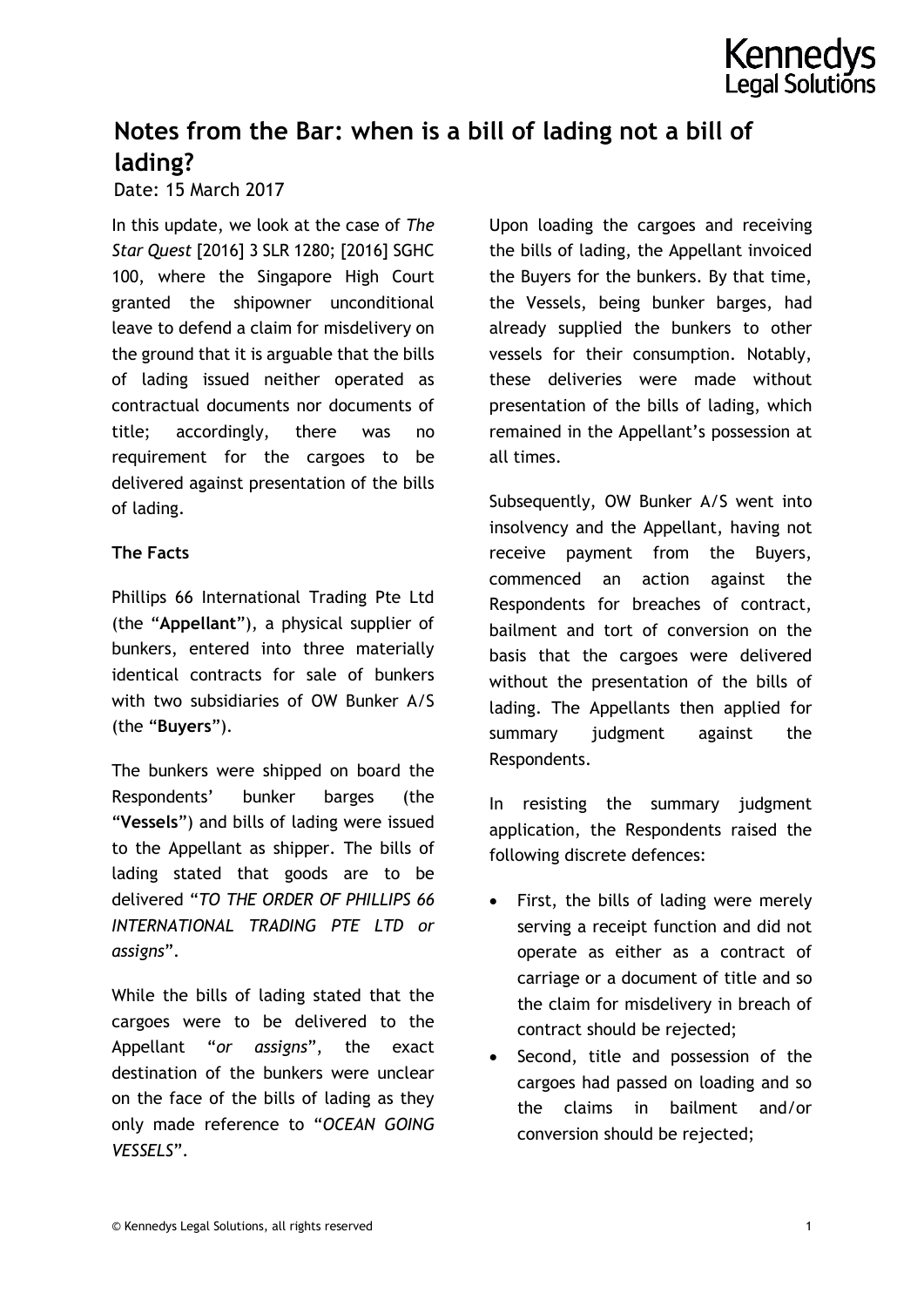- Third, the cargoes were delivered pursuant to the custom of the discharge port which permits delivery without presentation of the bills ("**Customs of the Local Bunker Industry Defence**");
- Fourth, the Appellant is estopped from denying that the Respondents were permitted to deliver the bunkers without production of the bills of lading by reason of previous course of dealing ("**Estoppel Defence**"); and
- Fifth, the Respondents are not liable because the bills of lading were not signed by the master, but by the chief officer or cargo officer without authority ("**Want of Authority Defence**").

## **The Decision**

The Singapore High Court dismissed the appeals and held that the Respondents were entitled to unconditional leave to defend the Appellant's claims in contract, bailment and tort of conversion.

In particular, while the Court found that the Customs of the Local Bunkering Industry Defence to be a "*tenuous argument*" (at [60]) and the Want of Authority Defence "*unarguable*" (at [64]), it was convinced that the rest of the defences raised triable issues which were sufficient for the Court to grant an unconditional leave to defend.

## **The Reasoning**

The judgment contained discussions on some of the commonly raised defences to a claim for misdelivery, and the following points are particularly noteworthy.

## **Issue 1: when is a bill of lading not a bill of lading?**

The Court started by recognising that it was trite that a bill of lading serves three functions: (a) receipt of goods; (b) evidence of the contract of carriage; and (c) document of title (*The Rafaela S* [2005] 2 AC 423 at [38]). However, depending on the circumstances, a bill of lading issued may not always serve all three functions.

First, in relation to the contractual function, the Court found that while the bills of lading had the usual indicia of an "order" bill, for instance, they were issued in triplicates, contained the notation "*one of which is accomplished, the others stand void*", and that they were expressly labelled as "*Vopak BILL OF LADING*", there were other features which tended to show that the bills of lading did not serve the contractual function.

The Court pointed out that the bills of lading lacked reference to any destination of discharge. While it is not strictly a requirement for a bill of lading to name a discharge port (e.g. it can be ship-to-ship transfer), there had to be at least a particular destination or a range of destination, which is to be nominated at a later stage, before the bill of lading can be said to evidence the contract of carriage. Otherwise, contract would be too uncertain to be enforceable.

On the facts, the provisions relating to destination provided that:

 the cargoes were shipped "*at the port of PULAU SEBAROK, SINGAPORE and bound for BUNKERS FOR OCEAN*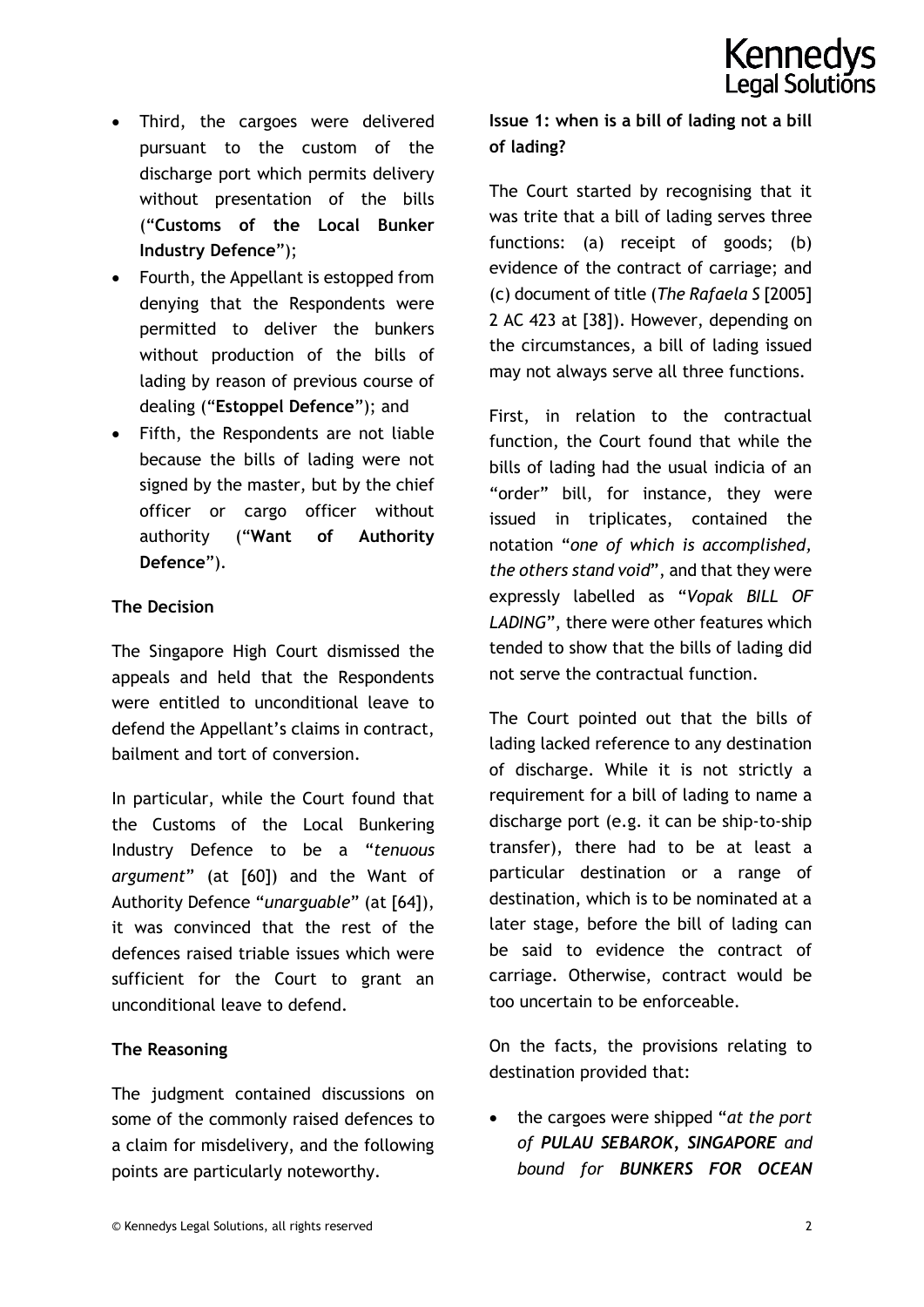*GOING VESSELS*" [emphasis in bold in original]; and

 the cargoes are to be delivered "*at the aforesaid port of BUNKERS FOR OCEAN GOING VESSELS or so near as the vessel can safely get, always afloat*" [emphasis in bold in original].

The Court found that there was no reference to destination in the bills of lading, and even if the phrase "*OCEAN GOING VESSELS*" is construed as the destination, it is still far too vague and wide. Accordingly, the lack of reference to destination of discharge makes it arguable that the bills of lading did not serve the contractual function.

Second, in relation to the document of title function, the Court highlighted that a document can have the status of a document of title in the common law sense (i.e. a document, the transfer of which operates as a transfer of the constructive possession of the goods) only if it needs to be produced to the carrier by the person claiming delivery of goods.

On the facts, the Court said that the contemplation of multiple delivery under the bills of lading contradicted with the notation "*one of which is accomplished, the others stand to void*", which was supposed to render the other two sets of the bills of lading spent once one set is presented for delivery of a sub-parcel (See *BNP Paribas v Bandung Shipping Pte Ltd* [2003] 3 SLR(R) 611 at [26]; *The Rafaela S* at [45]; and *The Sormovskiy 3068* [1994] 2 Lloyd's Rep 266 at p272).

Given that the bills of lading expressly stipulated delivery to *multiple* vessels, it would be unworkable to expect delivery to only be made against presentation of the bills of lading.

Accordingly, the Court held that it was clearly arguable that there was no requirement for delivery to be made only against presentation of a bill of lading.

Having found that it is arguable that the bills of lading in question do not serve the contractual and document of title functions, the Court went on to examine the underlying sale contracts and commercial context, and consider how they can be used to construe the terms of the bills of lading.

In essence, the Court found that the existence of a 30 day credit period and the lack of reference to bills of lading in the sale contracts between the Appellant and the Buyers makes it commercially unworkable for the Appellant and the Respondent, both of whom were operators in the local bunker industry and had a "*working knowledge*" of the said sale contracts, to have intended for the cargoes to only be discharged upon presentation of the bills of lading.

## **Issue 2: when will the customs of the discharge port exception apply?**

As noted earlier, one of the other discrete defence which the Respondents raised in response to the misdelivery claim is that even if the bills of lading served the contractual and document of title functions, there was no misdelivery because the cargoes were discharged according to the custom of the local bunker industry.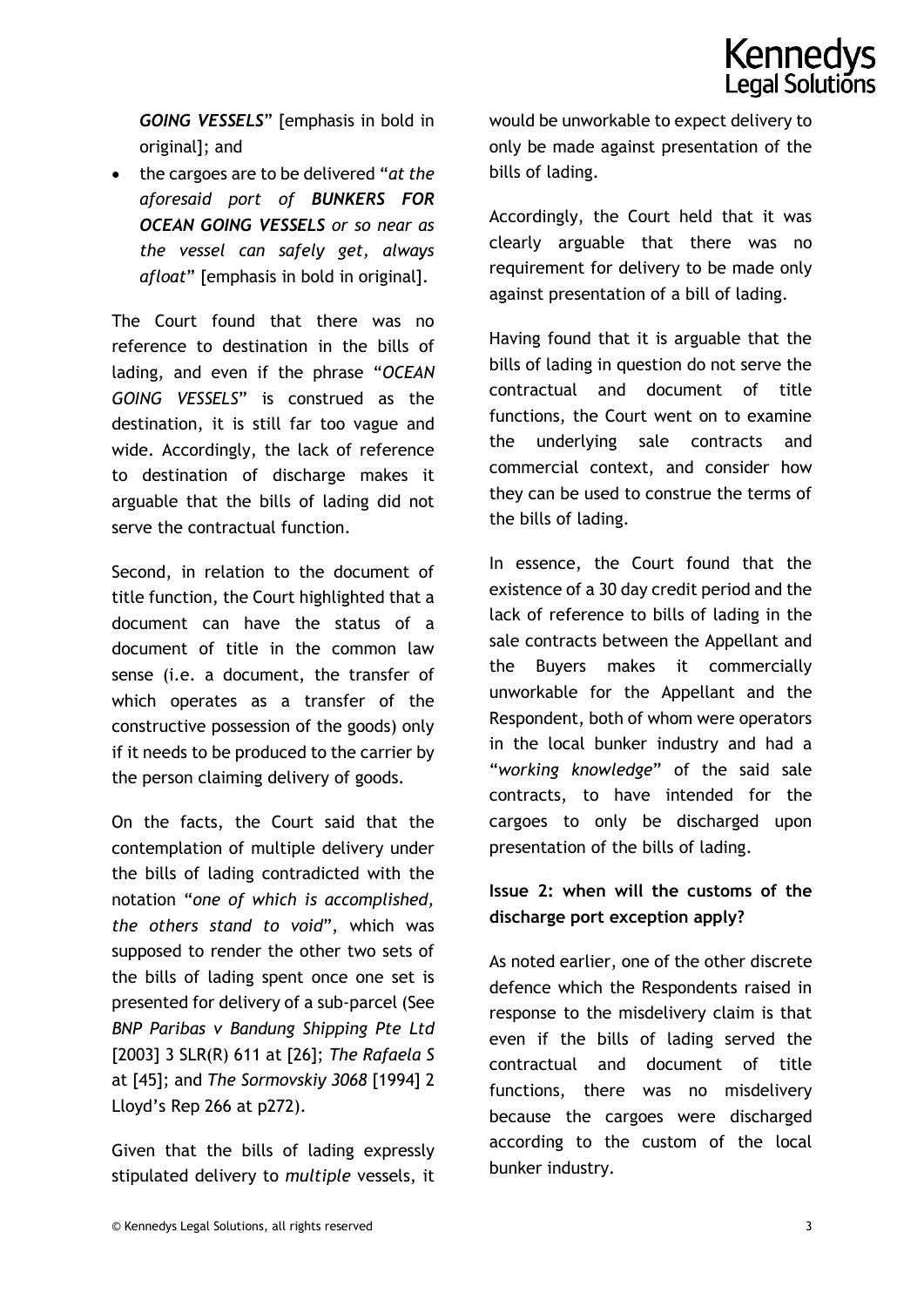# **Kenned** Legal Solutions

The Court accepted that there are authorities supporting the proposition that customs of the discharge port may excuse the carrier from liability for delivering cargoes without presenting a bill of lading (see *The Sormovskiy 3068* at p280-282; *Olivine Electronics Pte Ltd v Seabridge Transport Pte Ltd* [1995] 2 SLR(R) 527).

However, it went on to cite the case of *Chan Cheng Kum v Wah Tat Bank Ltd* [1971-1973] SLR(R) 28 at [15] for the proposition that even if there is evidence to support the alleged custom, the Respondents would still have to show that the custom is certain, reasonable and not repugnant. In this regard, "*[i]t would be repugnant if it were inconsistent with any express term in any document it affects, whether that document be regarded as a contract or as a document of title*".

As such, the Court held that assuming that the bills of lading are construed to be regular "order" bills (i.e. serves all three functions of a regular bill of lading), the alleged custom of the local bunker industry which allows delivery without presentation would be repugnant to the bills of lading *qua* document of title.

Further, the Court clarified that even if the term requiring delivery of cargoes on presentation of bills of lading is an implied term, the customs of the discharge port would still not prevail as an implied term "*would no less be a term of the contract of carriage*" (at [60]).

**Issue 3: when will a bill of lading holder be estopped from denying that the shipowner can discharge without presentation?**

Another discrete defence raised by the Respondents was that the Appellant is estopped by acquiescence from asserting that delivery must be made on presentation of the bills of lading.

The Court agreed that the doctrine of estoppel by acquiescence is well established, citing *Nasaka Industries (S) Pte Ltd v Aspac Aircargo Services Pte Ltd* [1999] 2 SLR(R) 817 at [70]:

"*Generally, five circumstances must be present in order that the estoppel may be raised against A:*

*(a) B must be mistaken as to his own legal rights;*

*(b) B must expand money or do some act on the faith of his mistaken belief;*

*(c) A must know of his own rights;*

*(d) A must know B's mistaken belief;*

*(e) A must encourage B in his expenditure of money or other act, either directly or by abstaining from asserting his legal right…*"

In the present case, the parties accepted that there had been previous dealings between the Appellant and the Respondent where similar bills of lading had been issued. On those occasions, the cargoes were delivered without presentation of the bills and the Appellant did not protest against these alleged misdelivery or communicate to the Respondents that these earlier cargoes should have been delivered on presentation of bills of lading.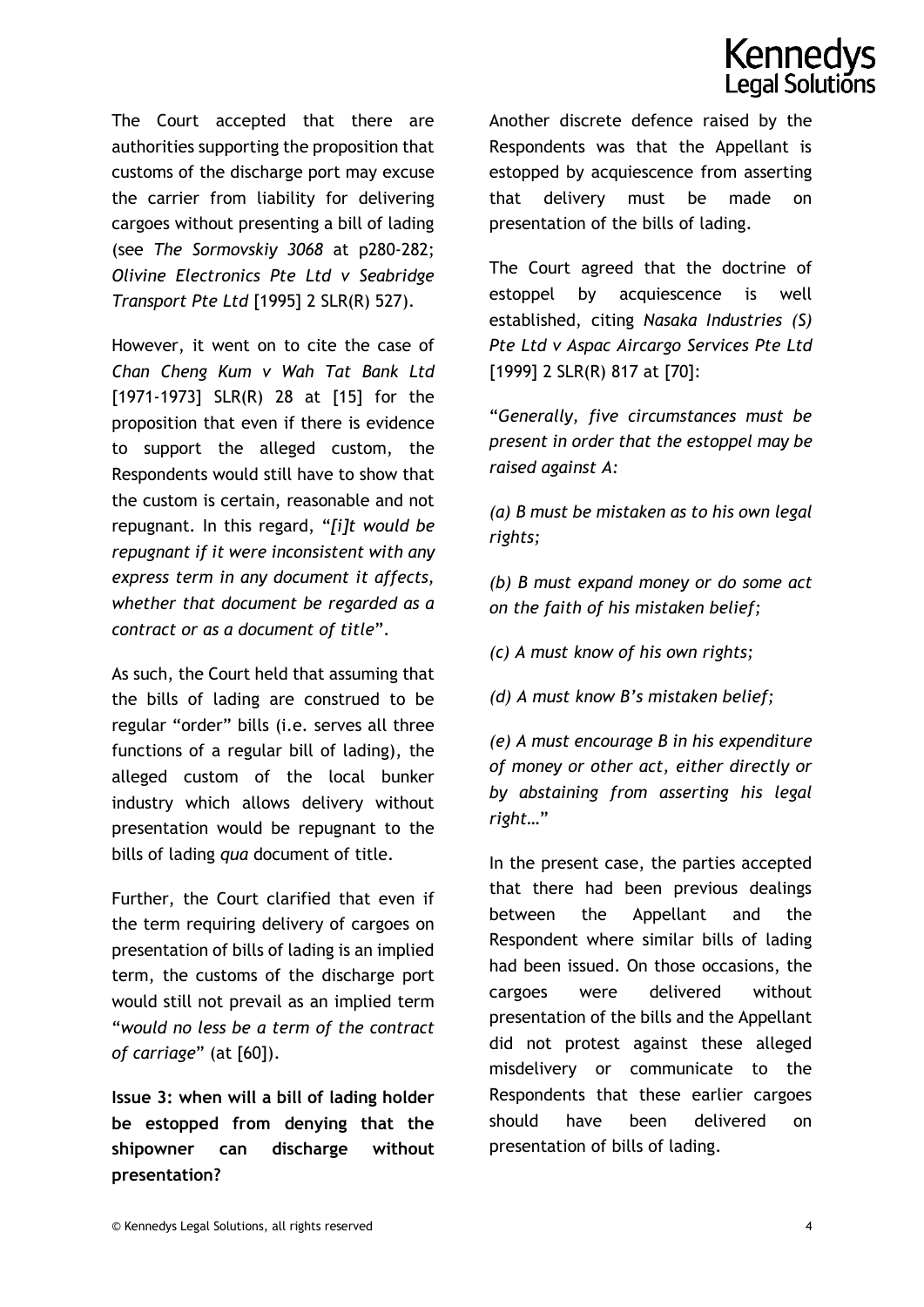It appears that the Court was persuaded by the Respondents' argument that the lack of any protest in the past showed that the Appellants regarded the bills of lading as merely a document of receipt. If so, it would be inequitable for the Respondents to now assert otherwise.

Accordingly, the estoppel defence was a *bona fide* arguable defence which ought to be fully canvassed at trial.

## **Issue 4: can a shipowner escape liability for misdelivery by arguing that the bill of lading was signed without authority?**

The distinct defence of lack of authority to issue the bills of lading failed because the respective chief officer or cargo officer who signed the bills of lading (the "**Representatives**") had actual authority to sign the bills on behalf of the master.

On the facts, the bills of lading expressly bore the vessel's stamp, and the Representatives signed above the word "master". Moreover, the Representatives were signing the said bills in the ordinary course of their employment and not acting on their own accord. Thus, the Court found that they had express/implied authority to sign the said bills of lading.

Alternatively, the Respondents, by allowing the Representatives to sign and stamp the bills of lading, would have represented to the Appellants that they had the apparent authority to sign the said bills on behalf of the master.

In the circumstances, the Court found that the defence of lack of authority was unarguable.

## **Key lessons learnt:**

- Be aware that for a bill of lading to serve its function as evidence of the contract of carriage, the *destination* must be certain (e.g. particular port or STS transfer) or ascertainable (e.g. range of destination to be nominated at a later stage);
- Also note that for a bill of lading to serve its function as a document of title, it cannot be unworkable in the sense that the bill contemplates delivery to *multiple* consignees and, at the same time, is expected to become spent once a single set is presented for delivery by one of the consignees.
- *The Star Quest* seems to cast some doubts as to whether customs of the discharge port remains an exception to the presentation rule since it appears that such a custom would almost always be repugnant to the term of the bill of lading which requires delivery against presentation.
- As a carrier, it would be good practice to include some form of disclaimer when delivering cargo without presentation of bill of lading, even if the delivery is against a letter of indemnity. The disclaimer should be worded such that the compliance with the request for delivery without presentation was not to be regarded as an agreement to future requests. While it may sound somewhat pedantic, it would at least give the owners some room to argue against any such estoppel by acquiesence.